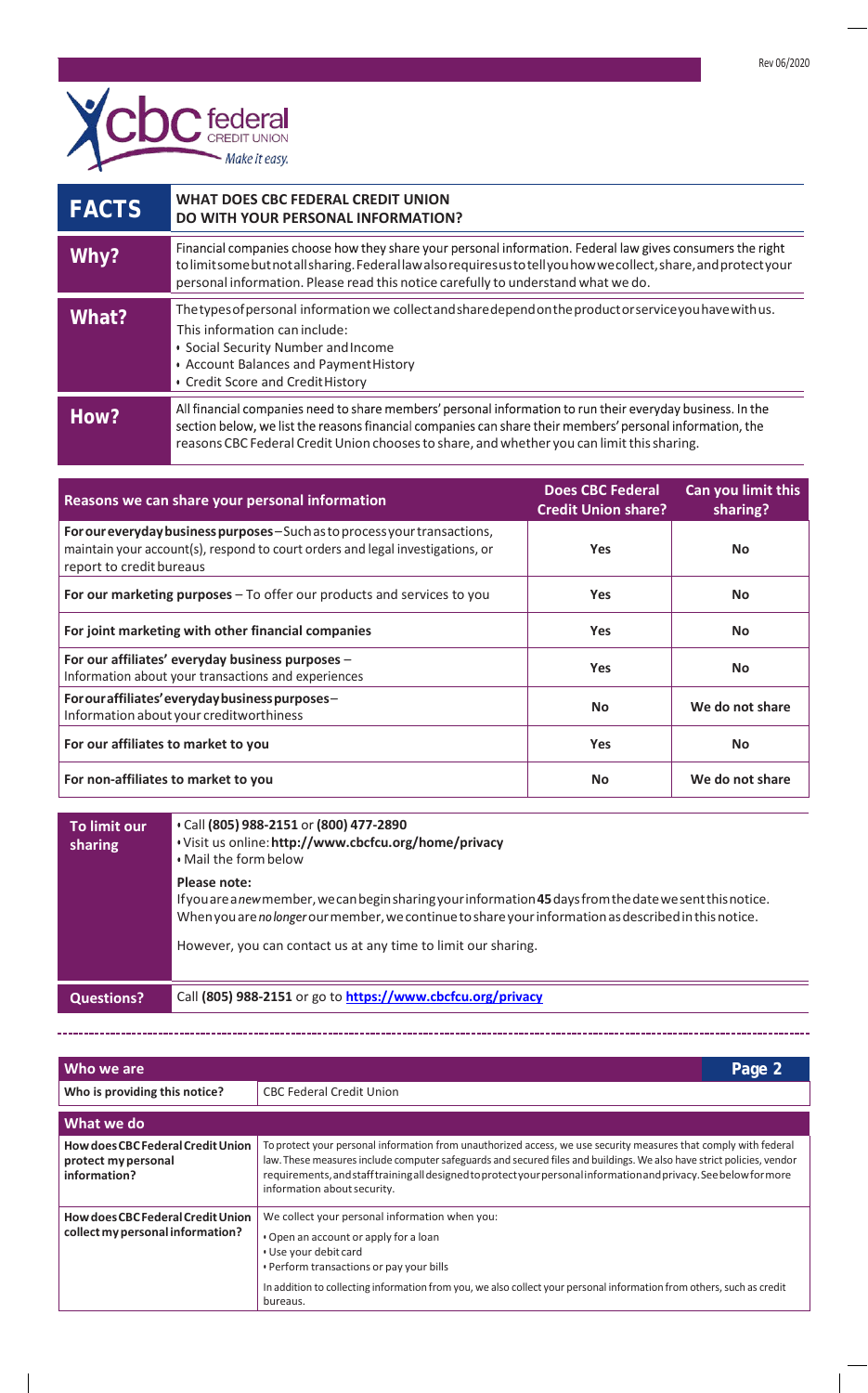| Why can't I limit all sharing?                                                           | Federal law gives you the right to limit only:                                                                                                                                                                                                                                                                                                                                                                                                                                                                                                         |
|------------------------------------------------------------------------------------------|--------------------------------------------------------------------------------------------------------------------------------------------------------------------------------------------------------------------------------------------------------------------------------------------------------------------------------------------------------------------------------------------------------------------------------------------------------------------------------------------------------------------------------------------------------|
|                                                                                          | • Sharing for affiliates' everyday business purposes - information about your creditworthiness<br>• Affiliates from using your information to market to you<br>• Sharing to non-affiliates to market to you                                                                                                                                                                                                                                                                                                                                            |
|                                                                                          | State laws and individual companies may give you additional rights to limit sharing. See below for more on your<br>rights under California law.                                                                                                                                                                                                                                                                                                                                                                                                        |
| What happens when I limit sharing<br>for an account I hold jointly with<br>someone else? | A request by one party will apply to all parties on the account.                                                                                                                                                                                                                                                                                                                                                                                                                                                                                       |
| <b>Definitions</b>                                                                       |                                                                                                                                                                                                                                                                                                                                                                                                                                                                                                                                                        |
| <b>Affiliates</b>                                                                        | Companies related by common ownership or control. They can be financial and non-financial companies.                                                                                                                                                                                                                                                                                                                                                                                                                                                   |
|                                                                                          | CBC Services Organization, Inc. & Insurance Agency is an affiliate of CBC Federal Credit Union with whom we share<br>member information.                                                                                                                                                                                                                                                                                                                                                                                                               |
| <b>Non-Affiliates</b>                                                                    | Companies not related by common ownership or control. They can be financial and non-financial companies.                                                                                                                                                                                                                                                                                                                                                                                                                                               |
|                                                                                          | CBC Federal Credit Union does not share your personal information with non-affiliates, except with your written<br>consent or as authorized by law to carry out transactions you ask or authorize us to perform for you.                                                                                                                                                                                                                                                                                                                               |
| <b>Joint Marketing</b>                                                                   | A formal agreement between non-affiliated financial companies that together market financial products and services<br>to you.                                                                                                                                                                                                                                                                                                                                                                                                                          |
|                                                                                          | CBC Federal Credit Union is responsible for all mailings to members.                                                                                                                                                                                                                                                                                                                                                                                                                                                                                   |
| <b>Other important information</b>                                                       |                                                                                                                                                                                                                                                                                                                                                                                                                                                                                                                                                        |
| https://www.cbcfcu.org/privacy.                                                          | Notice to California Residents: We will provide a separate short form notice describing the rights of California residents to opt-out of the sharing of your<br>non-public personal information in accordance with the California Financial Information Privacy Act. We have also provided a separate Consumer Privacy<br>Notice notifying your of your rights under the California Online Privacy Protection Act and the California Consumer Privacy Act of 2018 on our website                                                                       |
| <b>Personal Information</b>                                                              | Whenyouvisit cbcfcu.org, we automatically receive and store certain types of information, such as the contentyou<br>view, the date and time that you view this content, the products you purchase, or your location information associ-<br>ated with your IP address. We use the information we collect to serve you more relevant advertisements (referred to<br>as "Retargeting"). This is statistical information used to monitor the usage of our website and for advertising purposes.<br>This information does not include personal information. |
| <b>Cookies</b>                                                                           | Asyou browse cbcfcu.org, advertising cookies will be placed on your computer to help us predictyour interests. Our<br>display advertising partner enables us to present you with retargeting advertising on other sites based on your<br>previous interaction with cbcfcu.org. The techniques our partners employ do not collect personal information such as<br>your name, email address, postal address or telephone number.                                                                                                                         |
| <b>Security</b>                                                                          | For your protection, our website is supported by a secure server to ensure your personal information, including<br>account information, is tightly safeguarded in accordance with industry standards.                                                                                                                                                                                                                                                                                                                                                  |

For your security, emails sent from the CBC Federal Credit Union website to CBC Federal Credit Union are encrypted. Additionally, we will only use your email address to respond to your email or to provide information related to CBC Federal Credit Union.

CBC Federal Credit Union is not responsible for the privacy practices of any linked websites.

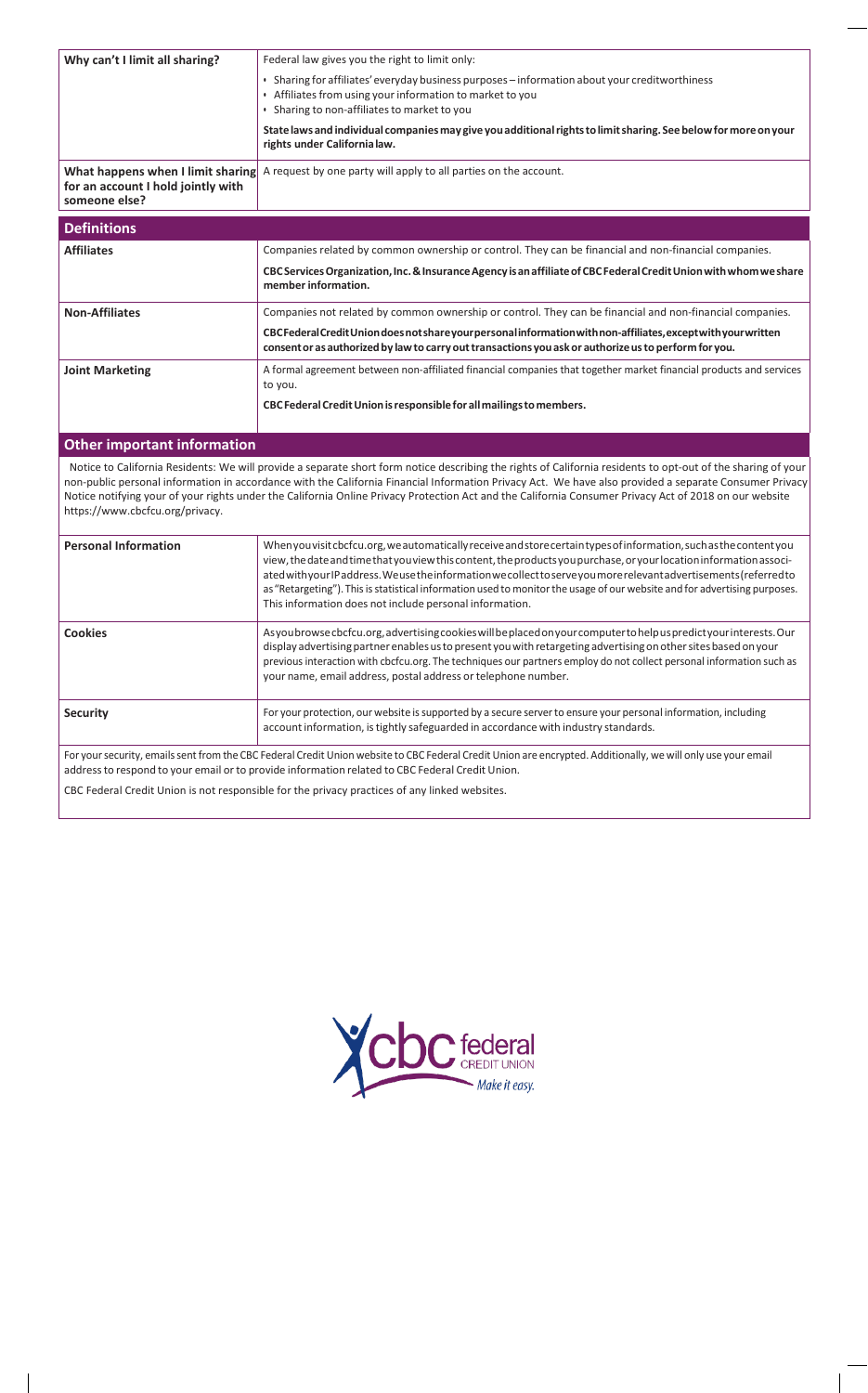

# **CONSUMER PRIVACY POLICY**

# Last Updated and Effective: 02/01/2021

Your privacy is important to us. This Consumer Privacy Policy ("Privacy Policy") explains how we collect, share, use, and protect your personal information through your online and offline interactions with us.

For California residents, this Privacy Policy is adopted in accordance with the California Consumer Privacy Act of 2018 ("CCPA") and the California Online Privacy Protection Act ("CalOPPA"), and any terms defined in the CCPA and CalOPPA have the same meaning when used in this Privacy Policy.

This Privacy Policy also includes references and links to our other privacy policies which serve different purposes under various laws and regulations that apply to us.

### **I. CATEGORIES OF INFORMATION WE COLLECT**

In the preceding 12-months, we may have collected the following categories of personal information:

| Category                           | <b>Examples - Used as reference</b>                                                                                                                                                                                                                                                                                                                                    |
|------------------------------------|------------------------------------------------------------------------------------------------------------------------------------------------------------------------------------------------------------------------------------------------------------------------------------------------------------------------------------------------------------------------|
| A. Identifiers                     | A real name or alias; postal address; signature; home phone number<br>or mobile phone number; bank account number, credit card number,<br>debit card number, or other financial information; email address;<br>account name; Social Security number; driver's license number or<br>state identification card number; passport number; or other similar<br>identifiers. |
| <b>B. Protected classification</b> | Age, race, color, ancestry, national origin, citizenship, marital status,                                                                                                                                                                                                                                                                                              |
| characteristics under state or     | sex, veteran or military status.                                                                                                                                                                                                                                                                                                                                       |
| federal law                        |                                                                                                                                                                                                                                                                                                                                                                        |
| C. Commercial information          | Records of personal property, products or services purchased,                                                                                                                                                                                                                                                                                                          |
|                                    | obtained, or considered, or other purchasing or consuming histories                                                                                                                                                                                                                                                                                                    |
|                                    | or tendencies                                                                                                                                                                                                                                                                                                                                                          |
| D. Biometric information           | Fingerprints, faceprints, and voiceprints, iris or retina scans,                                                                                                                                                                                                                                                                                                       |
|                                    | keystroke, gait, or other physical patterns                                                                                                                                                                                                                                                                                                                            |
| Internet or other similar<br>Ε.    | Browsing history, search history, information on a consumer's                                                                                                                                                                                                                                                                                                          |
| network activity                   | interaction with a website, application, or advertisement.                                                                                                                                                                                                                                                                                                             |
| F. Geolocation data                | Physical location or movements. For example, city, state, country, and                                                                                                                                                                                                                                                                                                 |
|                                    | ZIP code associated with your IP address or derived through Wi-Fi                                                                                                                                                                                                                                                                                                      |
|                                    | triangulation; and, with your permission in accordance with your                                                                                                                                                                                                                                                                                                       |
|                                    | mobile device settings, and precise geolocation information from GPS-                                                                                                                                                                                                                                                                                                  |
|                                    | based functionality on your mobile devices.                                                                                                                                                                                                                                                                                                                            |
| G. Sensory data                    | Audio, electronic, visual, thermal, olfactory, or similar information.                                                                                                                                                                                                                                                                                                 |
| H. Professional or employment-     | This information relates to the Credit Union's current, former, and                                                                                                                                                                                                                                                                                                    |
| related information.               | prospective employees. Current or past job history, performance                                                                                                                                                                                                                                                                                                        |
|                                    | evaluations, disciplinary records, workplace injury records, disability                                                                                                                                                                                                                                                                                                |
|                                    | accommodations, and complaint records; Emergency contact                                                                                                                                                                                                                                                                                                               |

**( Examples are used for reference and does not mean we collect all types of data about you.)**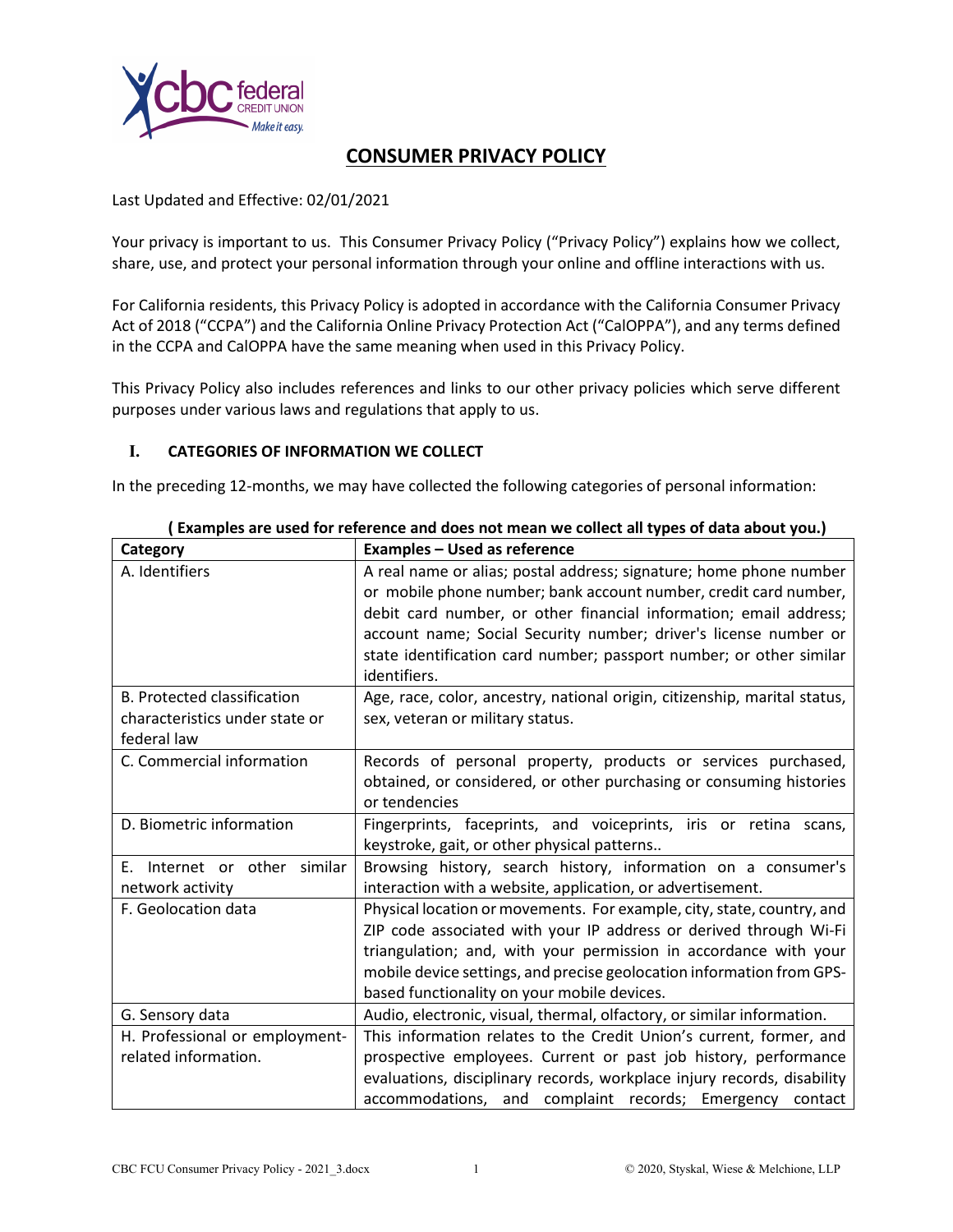

|                                       | information, such as the name, phone number, address and email          |
|---------------------------------------|-------------------------------------------------------------------------|
|                                       | address of another person in the context of having an emergency         |
|                                       | contact on file; Personal information necessary for us to collect and   |
|                                       | retain to administer benefits for you and another personal relating to  |
|                                       | you (e.g., your spouse, domestic partner, and dependents), such as      |
|                                       | their name, Social Security Number, date of birth, telephone number,    |
|                                       | email, and address.                                                     |
| I. Non-public education               | This information relates to the Credit Union's current, former, and     |
| information (per the Family           | prospective employees. Educational records directly related to a        |
| <b>Educational Rights and Privacy</b> | student maintained by an educational institution or party acting on its |
| Act (20 U.S.C. Section 1232g, 34      | behalf, such as grades, transcripts, class lists, student schedules,    |
| C.F.R. Part 99)).                     | student identification codes, student financial information, or student |
|                                       | disciplinary records.                                                   |
| J. Inferences drawn from other        | Profile<br>reflecting a<br>person's preference, characteristics,        |
| personal information.                 | predispositions, behavior, attitudes, intelligence, abilities, and      |
|                                       | aptitudes.                                                              |

# **II. CATEGORIES OF SOURCES OF INFORMATION WE COLLECT**

We may obtain the categories of personal information listed above from one or more of the following categories of sources:

### **a.** *From You or Your Authorized Agent*

We may collect information directly from you or your authorized agent. For example, when you provide us your name and Social Security number to open an account and become a member. We also collect information indirectly from you or your authorized agent. For example, through information we collect from our members in the course of providing services to them.

### **b.** *From Our Website and Applications That You Access on Your Mobile Device*

We collect certain information from your activity on our website activity on our website and your use of applications on your mobile device. We may collect your IP address, device and advertising identifiers, browser type, operating system, Internet service provider ("ISP"), pages that you visit before and after visiting our website, the date and time of your visit, information about the links you click and pages you view on our website, and other standard server log information. We may also collect your mobile device's GPS signal, or other information about nearby Wi-Fi access points and cell towers.

### **i. The Role of Cookies and Other Online Tracking Technologies**

We, or our service providers, and other companies we work with may deploy and use cookies, web beacons, local shared objects and other tracking technologies for various purposes, such as fraud prevention and to promote our products and services to you. Some of these tracking tools may detect characteristics or settings of the specific device you use to access our online services.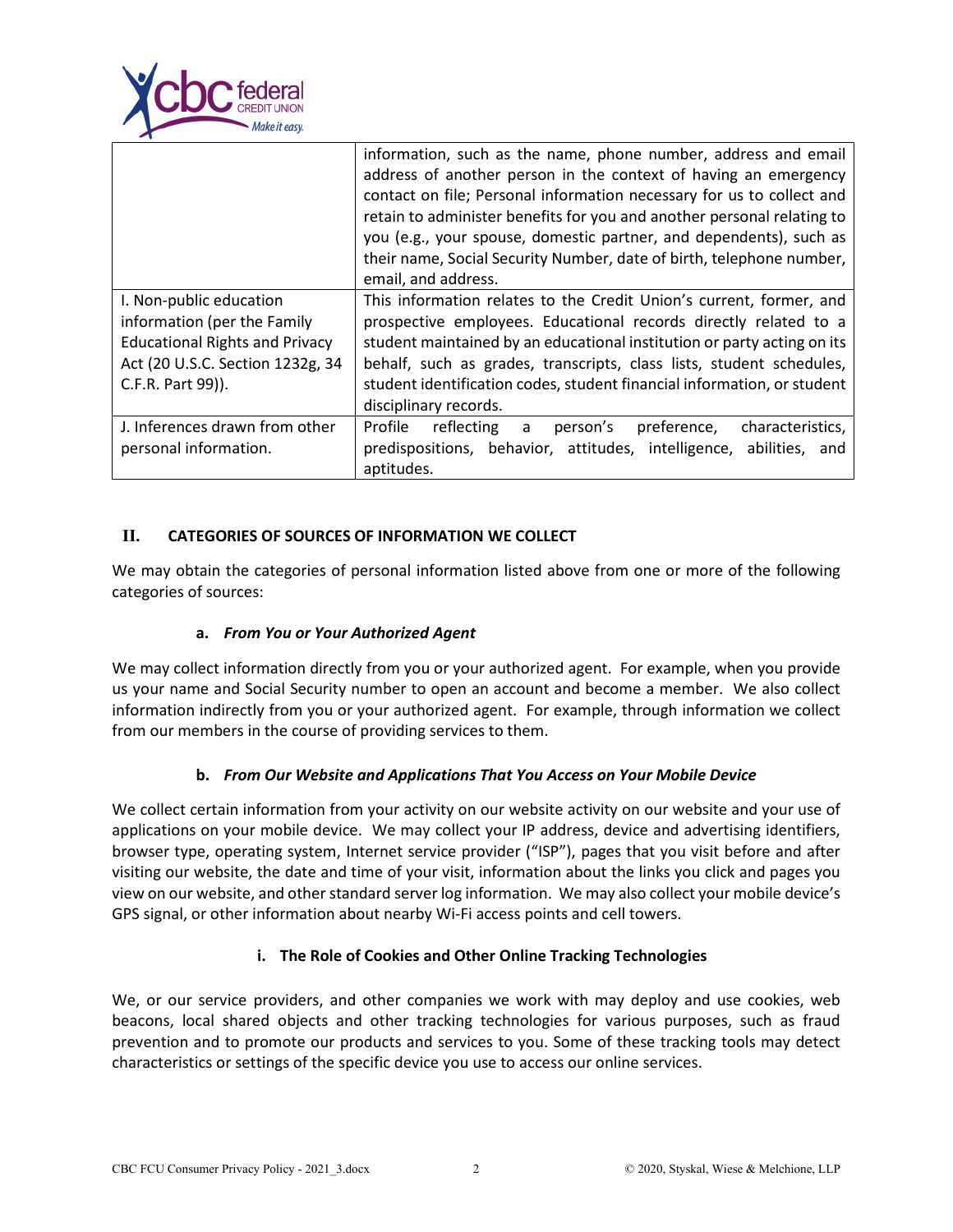

"Cookies" are small amounts of data a website can send to a visitor's web browser. They are often stored on the device you are using to help track your areas of interest. Cookies may also enable us or our service providers and other companies we work with to relate your use of our online services over time to customize your experience. Most web browsers allow you to adjust your browser settings to decline or delete cookies, but doing so may degrade your experience with our online services.

Clear GIFs, pixel tags or web beacons—which are typically one-pixel, transparent images located on a webpage or in an email or other message—or similar technologies may be used on our sites and in some of our digital communications (such as email or other marketing messages). They may also be used when you are served advertisements, or you otherwise interact with advertisements outside of our online services. These are principally used to help recognize users, assess traffic patterns and measure site or campaign engagement.

Local Shared Objects, sometimes referred to as "flash cookies" may be stored on your hard drive using a media player or other software installed on your device. Local Shared Objects are similar to cookies in terms of their operation but may not be managed in your browser in the same way.

"First party" cookies are stored by the domain (website) you are vising directly. They allow the website's owner to collect analytics data, remember language settings, and perform useful functions that help provide a good experience. "Third-party" cookies are created by domains other than the one you are visiting directly, hence the name third-party. They may be used for cross-site tracking, retargeting and adserving. We also believe that cookies fall into the following general categories:

- **Essential Cookies**: These cookies are technically necessary to provide website functionality. They are a website's basic form of memory, used to store the preferences selected by a user on a given site. As the name implies, they are essential to a website's functionality and cannot be disabled by users. For example, an essential cookie may be used to prevent users from having to log in each time they visit a new page in the same session.
- **Performance and Function Cookies**: These cookies are used to enhance the performance and functionality of a website, but are not essential to its use. However, without these cookies, certain functions (like videos) may become unavailable.
- **Analytics and Customization Cookies**: Analytics and customization cookies track user activity, so that website owners can better understand how their site is being accessed and used.
- **Advertising Cookies**: Advertising cookies are used to customize a user's ad experience on a website. Using the data collected from these cookies, websites can prevent the same ad from appearing again and again, remember user ad preferences, and tailor which ads appear based on a user's online activities.

# **ii.** *Online Advertising & Online Behavioral Advertising*

You may see advertisements when you use our online services. These advertisements will be for our own products or services (including pre-screened offers of credit). Which advertisements you see on our online services is often determined using the information we or our affiliates, service providers and other companies that we work with have about you, including information about your relationships with us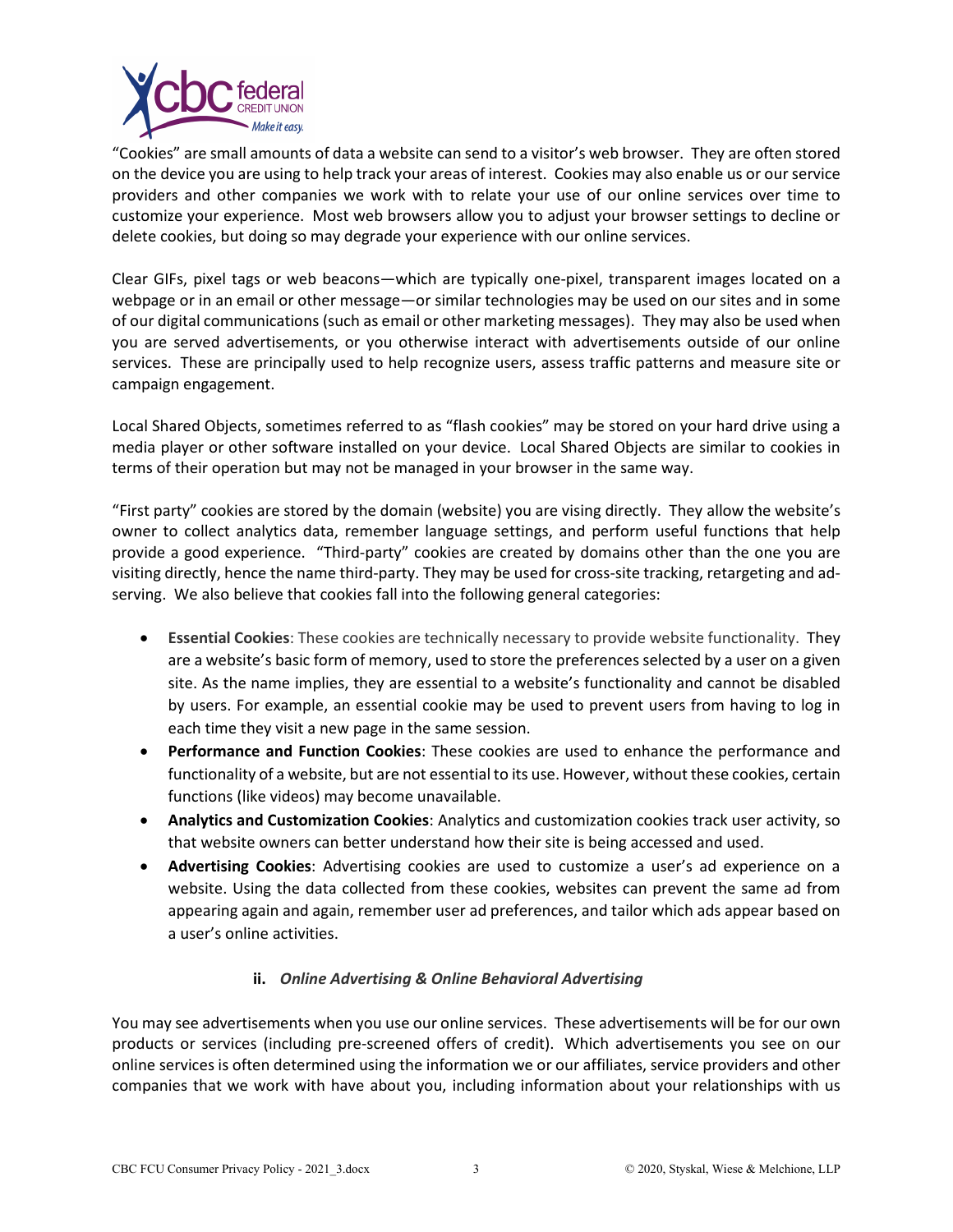

(e.g., types of accounts held, transactional information, location of banking activity). To that end, where permitted by applicable law, we may share with others the information we collect from and about you.

Online behavioral advertising (also known as "OBA" or "interest-based advertising") refers to the practice of collecting information from a computer or device regarding a visitor's web-browsing activities across non-affiliated websites over time in order to deliver advertisements that may be of interest to that visitor based on their browsing history. **We do not engage in OBA.**

Our advertising service providers may deliver our advertisements to you on non-affiliated websites. Such service providers control the manner in which the advertisements are delivered to you on such nonaffiliated websites. You should generally be able to opt-out of receiving such advertisements from the service provider responsible for delivering the advertisement. Please contact us if you have any difficulty doing so.

# **c.** *Third-party service providers in connection with our services or our business purposes*

We collect information from third-party service providers that interact with us in connection with the services we perform or for our operational purposes. For example, a credit report we obtain from a credit bureau to evaluate a loan application. Another example is a third-party service provider that provides us information to help us detect security incidents and fraudulent activity.

# **d.** *Information we collect from third-parties for a commercial purpose*

We collect information from third-parties for our commercial purposes. We partner with a limited number of third-party analytics and advertising firms. These third parties may use cookies or code processed by your browser to collect public information about your visits to our and other websites in order to provide customized experiences, advertisements or services. These parties may also collect information directly from you by contacting you telephonically, via email or through other communication channels. We do not disclose any information about you to such third-parties except as permitted by applicable laws and regulations, and we require such third-parties to follow applicable laws and regulations when they collect information from you to transfer such information to us.

### **III. HOW WE USE YOUR PERSONAL INFORMATION**

We may use or disclose personal information we collect for one or more of the following business purposes:

- To fulfill or meet the reason for which the information is provided. For example, you apply for a loan, and we use the information in your loan application to give you the loan.
- To provide you with information, products or services that you request from us.
- To evaluate your candidacy for employment or for an independent contractor engagement, and to administer employment-related benefits for you, your spouse or domestic partner, and your dependents.
- To provide you with email alerts, event registrations or other notices concerning our products or services, or events or news, that may be of interest to you.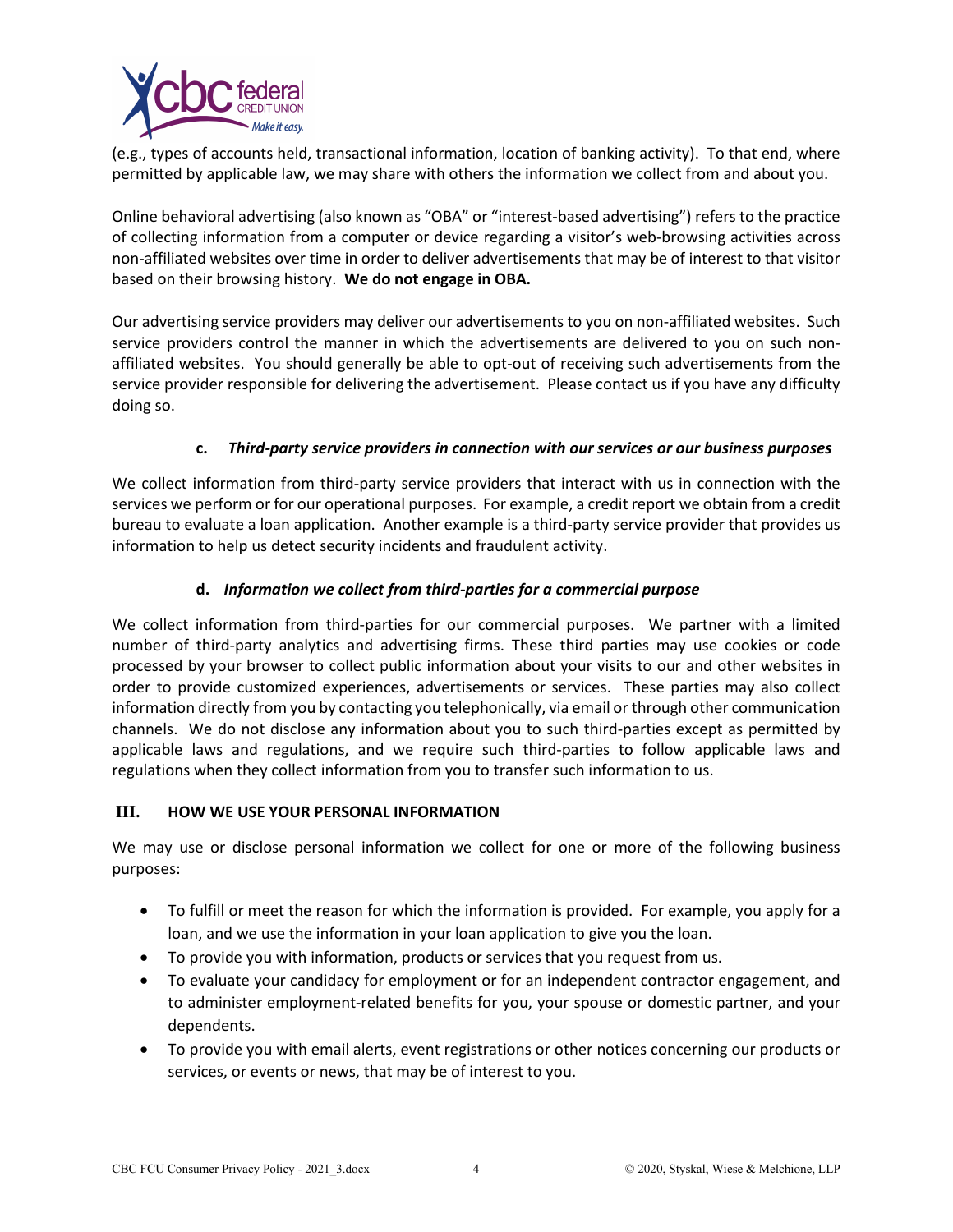

- To carry out our obligations and enforce our rights arising from any contracts entered into between you and us, including for billing and collections.
- To improve our website and present its contents to you.
- For testing, research, analysis to improve our products and services and for developing new ones.
- To protect the rights, property or safety of us, our employees, our members or others.
- To detect security incidents, protecting against malicious, deceptive, fraudulent, or illegal activity, and prosecuting those responsible for that activity.
- To respond to law enforcement requests and as required by applicable law, court order, or governmental regulations.
- As described to you when collecting your personal information.
- To evaluate or conduct a merger, divestiture, restructuring, reorganization, dissolution or other sale or transfer of some or all of our assets, in which personal information held by us is among the assets transferred.

### **IV. SHARING PERSONAL INFORMATION**

We may disclose your personal information to a third-parties for our business purposes. The general categories of third-parties that we share with are as follows:

- 1. Our third-party service providers;
- 2. Our affiliated websites and businesses in an effort to bring you improved service across our family of products and services, when permissible under relevant laws and regulations
- 3. Other companies to bring you co-branded services, products or programs;
- 4. Third parties that help us advertise products, services or membership with us to you;
- 5. Third parties to whom you or your agents authorize us to disclose your personal information in connection with products or services we provide to you;
- 6. Third parties or affiliates in connection with a corporate transaction, such as a sale, consolidation or merger of our financial institution or affiliated business; and
- 7. Other third parties to comply with legal requirements such as the demands of applicable subpoenas and court orders; to verify or enforce our terms of use, our other rights, or other applicable policies; to address fraud, security or technical issues; to respond to an emergency; or otherwise to protect the rights, property or security of our customers or third parties.

In the preceding 12-months, we have disclosed the following categories of personal information for a business purpose and, for each category, the following categories of third-parties with whom such personal information was shared:

| <b>Category of Personal</b>        | <b>Category of Third-Parties</b>                             |
|------------------------------------|--------------------------------------------------------------|
| <b>Information</b>                 | (Represented in numerical form from the categories of third- |
| (Represented in alphabetical       | parties identified in this Section IV)                       |
| form from the categories listed in |                                                              |
| Section I)                         |                                                              |
|                                    | 1, 2, 3, 4, 5, 6, 7                                          |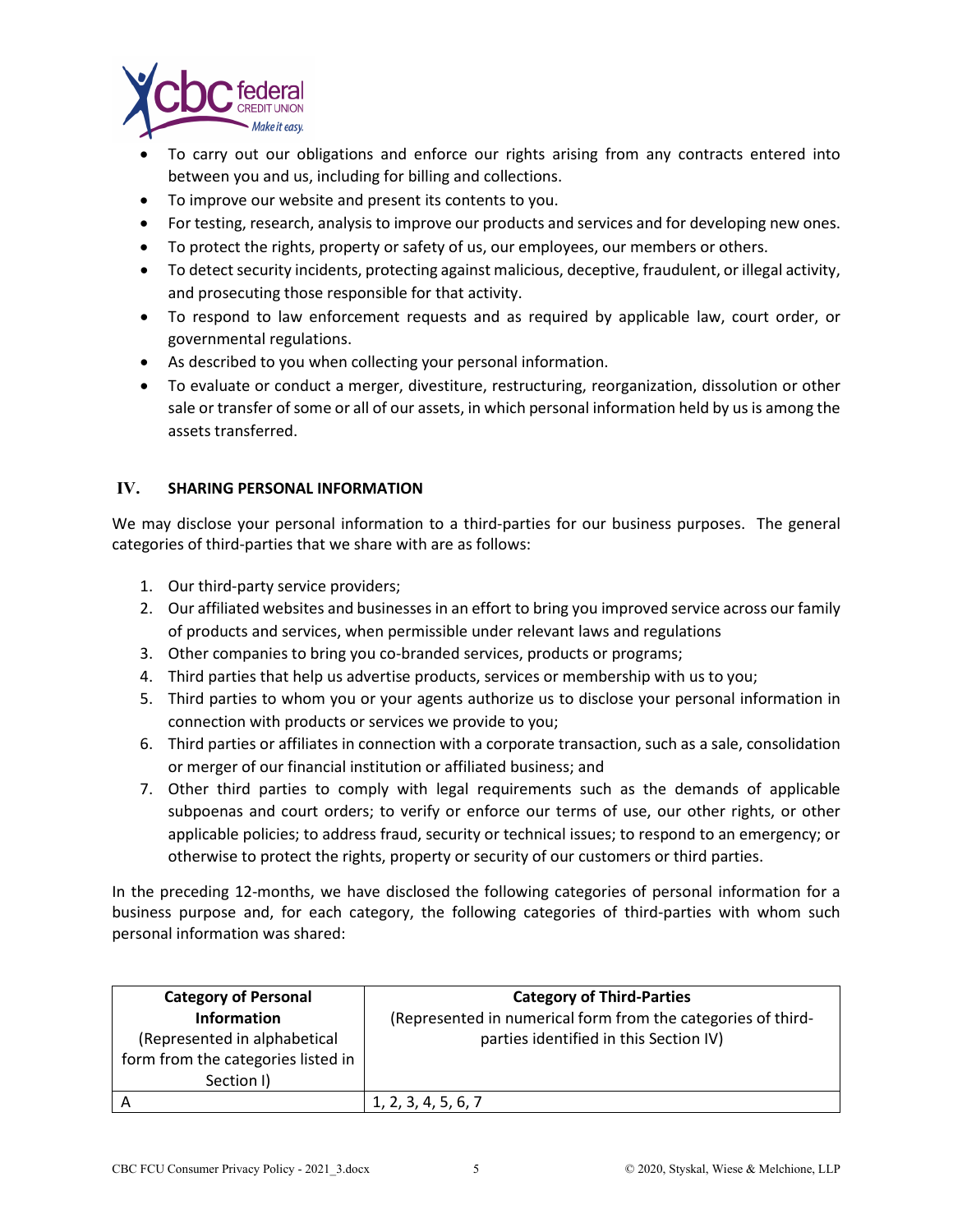

| . . |                     |
|-----|---------------------|
| B   | 1, 2, 3, 4, 5, 6, 7 |
|     | 1, 2, 3, 4, 5, 6, 7 |
| D   | 1, 5, 7             |
|     | 1, 2, 3, 4, 5, 6, 7 |
|     | 1, 2, 3, 6, 7       |
| G   | 1, 2, 3, 4, 5, 6, 7 |
| н   | 1, 2, 5, 6, 7       |
|     | 1, 2, 5, 6, 7       |
|     | 1, 2, 3, 4, 5, 6, 7 |

### **V. SELLING PERSONAL INFORMATION**

We do not sell your personal information for monetary or other valuable consideration. We have not sold your personal information within the preceding 12 months.

We do not have actual knowledge of selling personal information of minors under 16 years of age.

# **VI. RIGHTS AND CHOICES FOR CALIFORNIA RESIDENTS**

If you are a California resident, this section describes your rights and choices regarding how we collect, share, use, and protect your personal information, how to exercise those rights, and limits and exceptions to your rights and choices under the CCPA.

### **a.** *Exceptions*

In the following instances, the rights and choices in this Section VI do not apply to you:

- If you are not a California resident.
- If we collected personal information covered by certain financial sector-specific privacy laws, including the Fair Credit Reporting Act (FCRA), the Gramm-Leach-Bliley Act (GLBA) or California Financial Information Privacy Act (FIPA), and the Driver's Privacy Protection Act of 1994. How we collect, share, use and protect your personal information covered under the GLBA, FIPA, or is covered under our Federal [GLBA Privacy Policy](https://www.cbcfcu.org/sites/www.cbcfcu.org/files/6.2020_federal_financial_privacy_policy.pdf) and/or our California notice, [Important Privacy](https://www.cbcfcu.org/sites/www.cbcfcu.org/files/6.2020_sb-1_opt-out_notice_important_privacy_choices_for_consumers.pdf)  [Choices for Consumers](https://www.cbcfcu.org/sites/www.cbcfcu.org/files/6.2020_sb-1_opt-out_notice_important_privacy_choices_for_consumers.pdf) .
- Aggregate consumer information.
- Deidentified personal information.
- Publicly available information.

### **b.** *Access to Specific Information and Data Portability Rights*

If the above exceptions do not apply, and you have not made this request more than twice in a 12-month period, you have the right to request that we disclose certain information to you about our collection and use of your personal information over the past 12 months from the date we receive your request. Once we receive and confirm your request and verify that the request is coming from you or someone authorized to make the request on your behalf, we will disclose to you or your representative: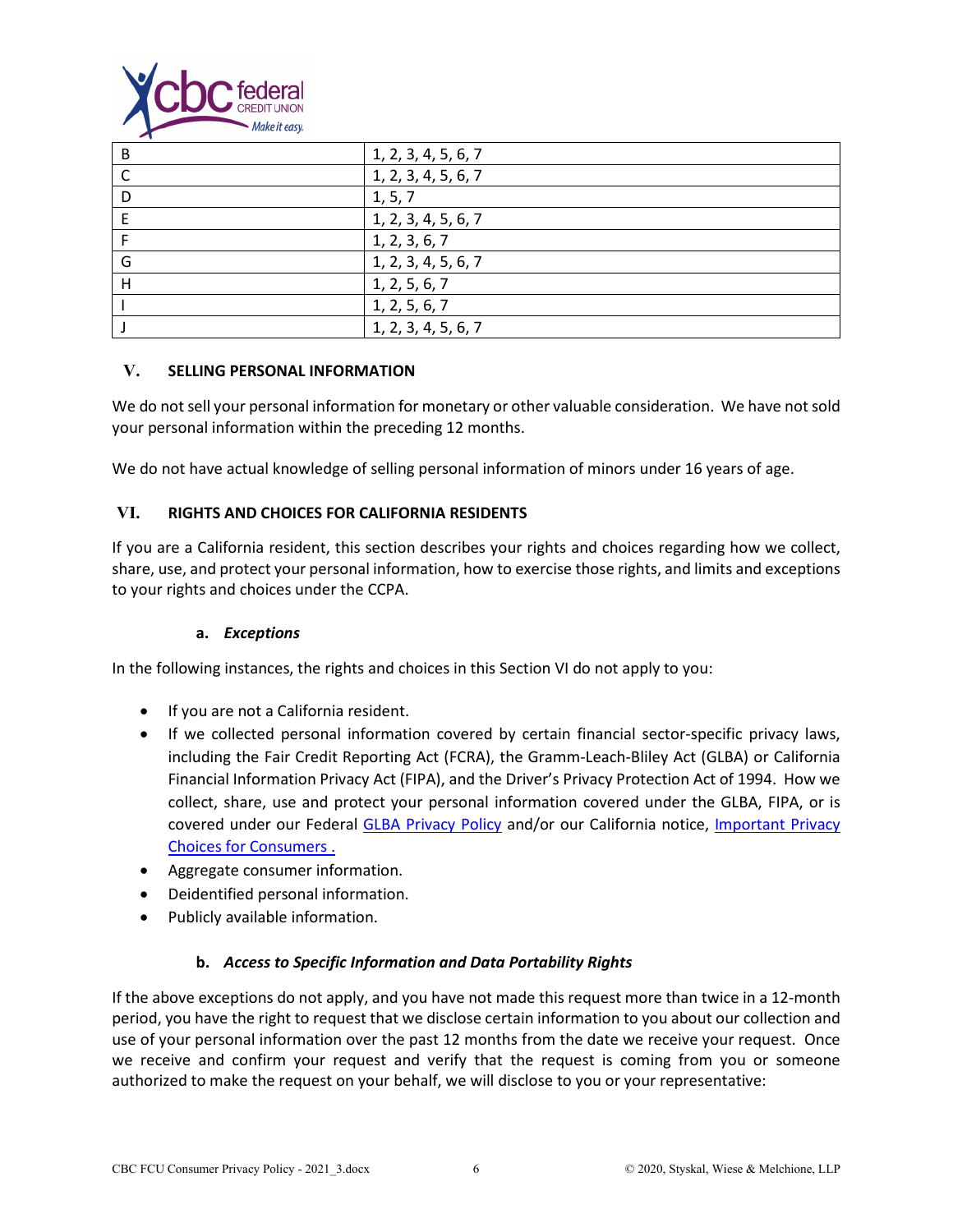

- The categories of personal information we collected about you.
- The categories of sources for the personal information we collected about you.
- Our business or commercial purpose for collecting or selling that personal information.
- The categories of third parties to whom we sold or disclosed the category of personal information for a business or commercial purpose.
- The business or commercial purpose for which we sold or disclosed the category of personal information.
- The specific pieces of personal information we collected about you in a form that you can take with you (also called a "data portability request").

### **c.** *Deletion Request Rights*

You have the right to request that we delete any of your personal information that we collect from you and retained, subject to certain exceptions. Once we receive and verify your request, we will delete (and direct our service providers to delete) your personal information from our records, unless an exception applies. We may deny your deletion request if retaining the information is necessary for us or our service providers to:

- 1. Complete the transaction for which we collected the personal information, provide a good or service that you requested, take actions reasonably anticipated within the context of our ongoing business relationship with you, or otherwise perform our contract with you.
- 2. Detect security incidents, protect against malicious, deceptive, fraudulent, or illegal activity; or prosecute those responsible for that activity.
- 3. Debug to identify and repair errors that impair existing intended functionality.
- 4. Exercise free speech, ensure the right of another consumer to exercise his or her right of free speech, or exercise another right provided for by law.
- 5. Engage in public or peer-reviewed scientific, historical, or statistical research in the public interest that adheres to all other applicable ethics and privacy laws, when the businesses' deletion of the information is likely to render impossible or seriously impair the achievement of such research, if you previously provided informed consent.
- 6. Enable solely internal uses that are reasonably aligned with consumer expectations based on your relationship with us.
- 7. Comply with a legal obligation.
- 8. Make other internal and lawful uses of that information that are compatible with the context in which you provided it.

### **d.** *Exercising Access, Data Portability, and Deletion Rights*

To exercise the access, data portability, and deletion rights described above, a consumer or a consumer's authorized agent may submit a verifiable consumer request to us by either:

- Calling us at 800-477-2890
- Visiting [www.cbcfcu.org/privacy](http://www.cbcfcu.org/privacy)
- Visiting one of our branch locations.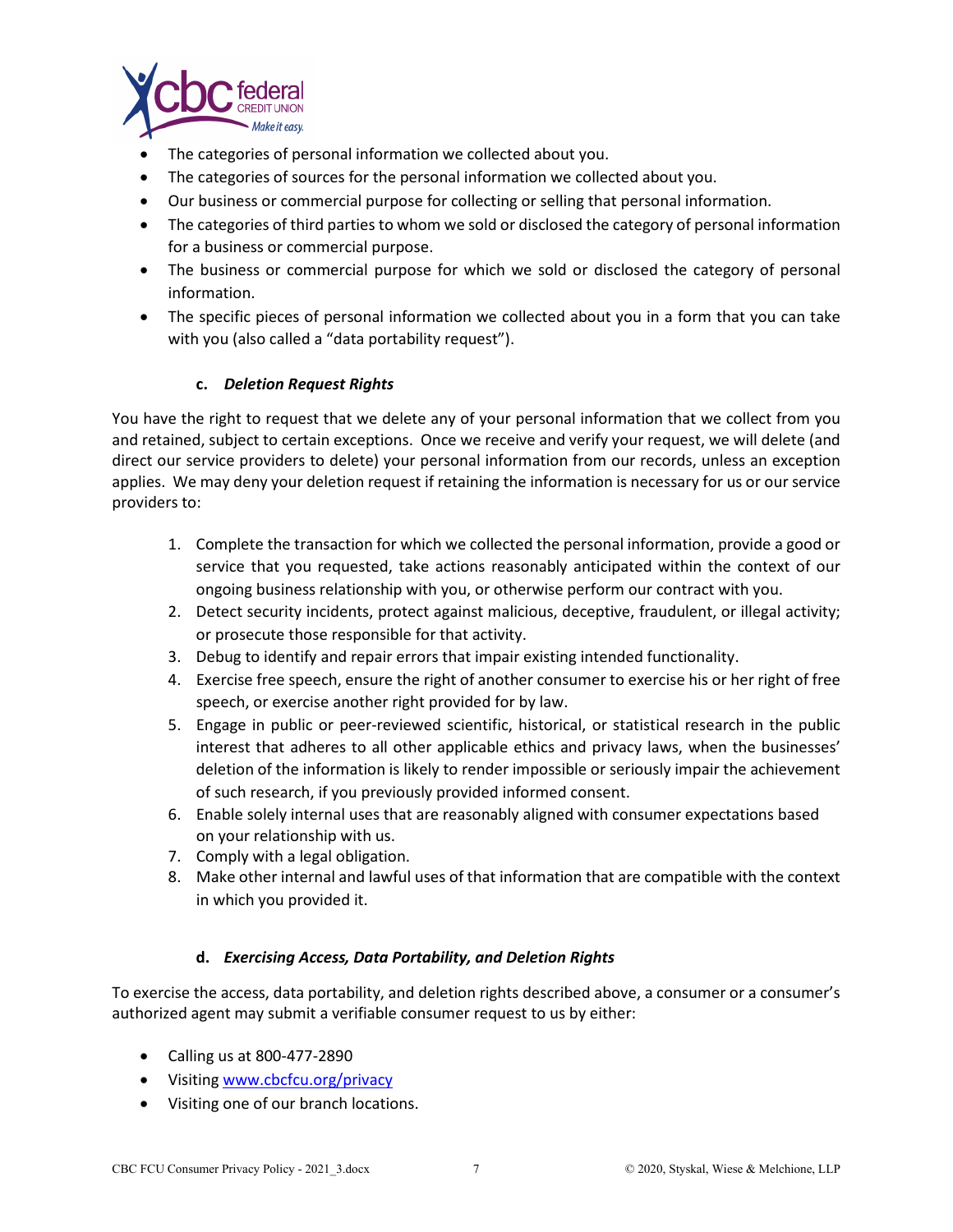

In order to verify your identity we may require that you provide government issued identification or other identity documentation or answer identity authentication questions.

You may only make a verifiable consumer request for access or data portability twice within a 12-month period.

We cannot respond to your request or provide you with personal information if we cannot verify your identity or authority to make the request and confirm the personal information relates to you. Making a verifiable consumer request does not require you to create an account with us. We will only use personal information provided in a verifiable consumer request to verify the requestor's identity or authority to make the request.

An authorized agent is any person or legal entity registered with the California Secretary of State that you have authorized to act on your behalf. If we receive a request through your authorized agent, we may require:

- 1. Submission of a written document signed by you with your permission for the authorized agent to submit a verifiable request on your behalf and require the authorized agent to verify its own identity to us; or
- 2. You to directly verify with us that you have provided the authorized agent to submit the request.
- 3. We will not require either of the above if your authorized agent provides a copy of a power of attorney pursuant to California Probate Code sections 4000 to 4465 and we are able to verify authorized agent's identity.

We will deny a request from an agent that does not submit proof that they have been authorized by you to act on your behalf and cannot verify their own identity to us.

### **e.** *Response Timing and Format*

We will do our best to respond to a verifiable consumer request within 45 days of its receipt. If we require more time (up to 90 days), we will inform you of the reason and extension period in writing. We may provide notification through mail, email, or online response portal.

Any disclosures we provide will only cover the 12-month period preceding the verifiable consumer request's receipt. The response we provide will also explain the reasons we cannot comply with a request, if applicable. For data portability requests, we will select a format to provide your personal information that is readily useable and should allow you to transmit the information from one entity to another entity without hindrance.

We do not charge a fee to process or respond to your verifiable consumer request.

# **f.** *Right of Non-Discrimination*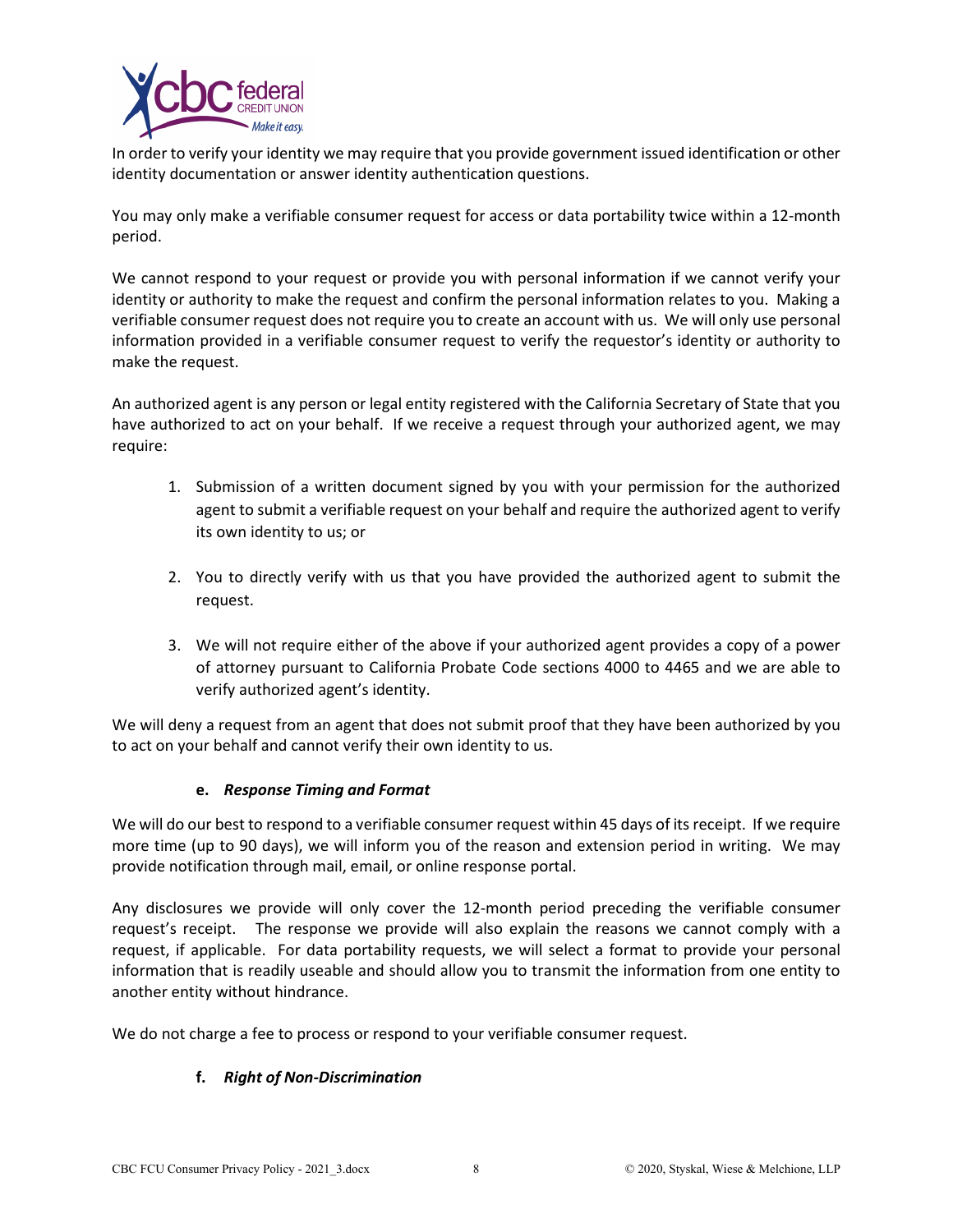

We will not discriminate against you for exercising any of your rights in this Privacy Policy and under applicable laws. Unless permitted by law, we will not:

- Deny you goods or services.
- Charge you different prices or rates for goods or services, including through granting discounts or other benefits, or imposing penalties.
- Provide you a different level or quality of goods or services.
- Suggest that you may receive a different price for goods or services or a different level or quality of goods or services.

# **VII. DO NOT TRACK ("DNT") SIGNALS**

We do not employ tracking signals on our website and, therefore, we are not able to recognize DNT signals. If tracking mechanisms are utilized for future releases of our website, we will update this Privacy Policy to disclose how we respond to DNT signals.

# **VIII. CHANGES TO OUR PRIVACY POLICY**

We reserve the right to amend this Privacy Policy at our discretion and at any time. When we make changes to this Privacy Policy, we will notify you by email or through a notice on our website homepage.

### **IX. CHILDREN'S ONLINE INFORMATION PRIVACY**

Our website is not intended for children under the age of 13. We do not knowingly collect, maintain, or use personally identifiable information from our website about children under the age of 13 without parental consent. For more information about the Children's Online Privacy Protection Act (COPPA), visit the Federal Trade Commission website: www.ftc.gov.

### **X. LINKING TO THIRD-PARTY WEBSITES**

We may provide links to websites that are owned or operated by other companies ("third-party websites"). When you use a link online to visit a third-party website, you will be subject to that website's privacy and security practices, which may differ from ours. You should familiarize yourself with the privacy policy, terms of use and security practices of the linked third-party website before providing any information on that website. We are not responsible for the third-party website's use, collection, sale or sharing of your personal information.

### **XI. SECURITY**

We use reasonable physical, electronic, and procedural safeguards that comply with federal standards to protect and limit access to personal information. This includes device safeguards and secured files and buildings.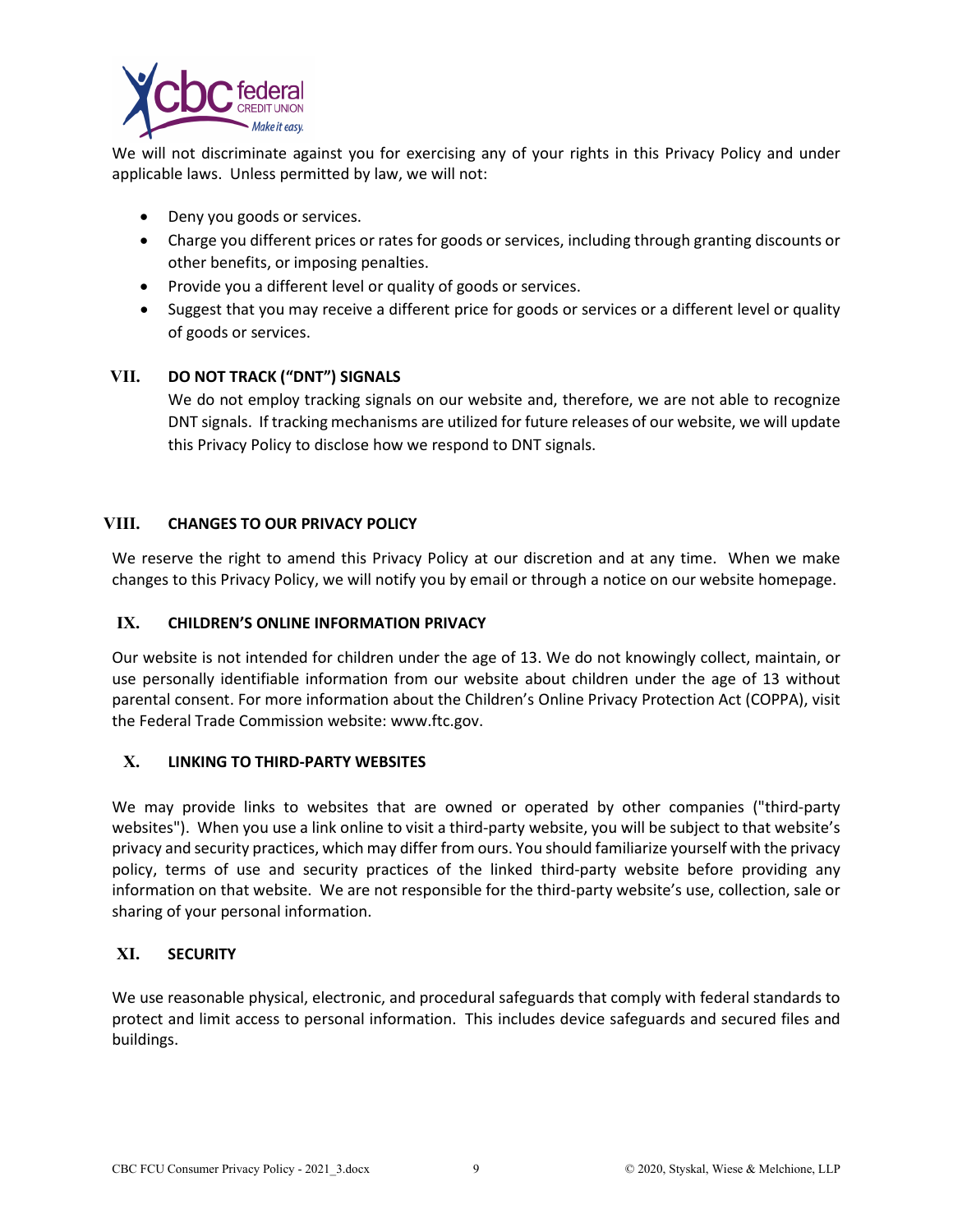

Please note that information you send to us electronically may not be secure when it is transmitted to us. We recommend that you do not use unsecure channels to communicate sensitive or confidential information (such as your Social Security number) to us.

### **XII. CONTACT INFORMATION**

If you have any questions or comments about this Privacy Policy, the ways in which we collect and use your personal information, your choices and rights regarding such use, or wish to exercise your rights, please do not hesitate to contact us at:

Phone: 800-477-2890 Website: [www.cbcfcu.org/contact](http://www.cbcfcu.org/contact) Email: [feedback@cbcfcu.org](mailto:feedback@cbcfcu.org) Mail: Attn: Risk & Compliance 2151 E Gonzales Rd, Oxnard, CA 93036